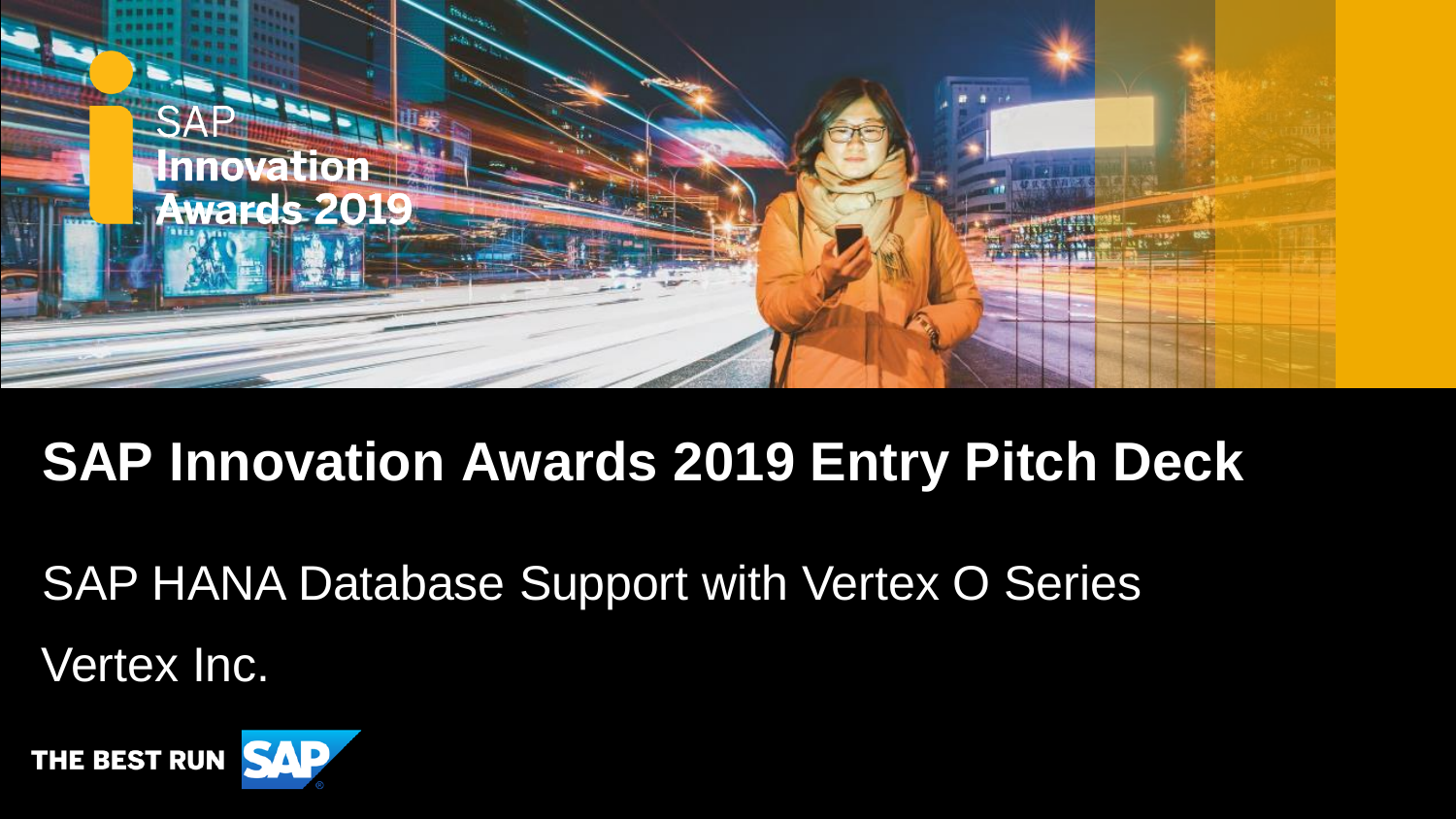## **SAP HANA Database Support with Vertex O Series**

### **Vertex Inc.**

## **MUERTEX®**

"We view this as a game changer for our 500+ mutual customers. As customers plan and migrate to S/4HANA, they can now leverage the power and capabilities of SAP HANA to improve their business processes for tax automation with Vertex O Series."

-Brian Wilchusky, Global Partner Leader – Vertex Inc.

### **"Quote" Challenge**

Customers are investing in and implementing S/4HANA applications and databases. It's critical to enable them to leverage this investment across all their 3rd party vendors – simplifying their IT landscape and realize the value of HANA.

### **Solution**

Vertex and SAP worked together on a POC through a Co-Innovated with SAP program to add support for SAP HANA with Vertex O Series (our transaction tax solution).

### **Outcome**

SAP is live in production with Vertex O Series running on SAP HANA. The completed effort enables SAP and other SAP HANA customers to simplify and eliminate the support required for multiple<br>databases in addition to reducing costly licensing expenses. Customers will realize increased performance of O Series on HANA.

Vertex O Series performance on HANA is approximately 40% faster in response than Vertex O Series on DB2.

4 to 1 data compression ratio Reduced IT support and maintenance costs.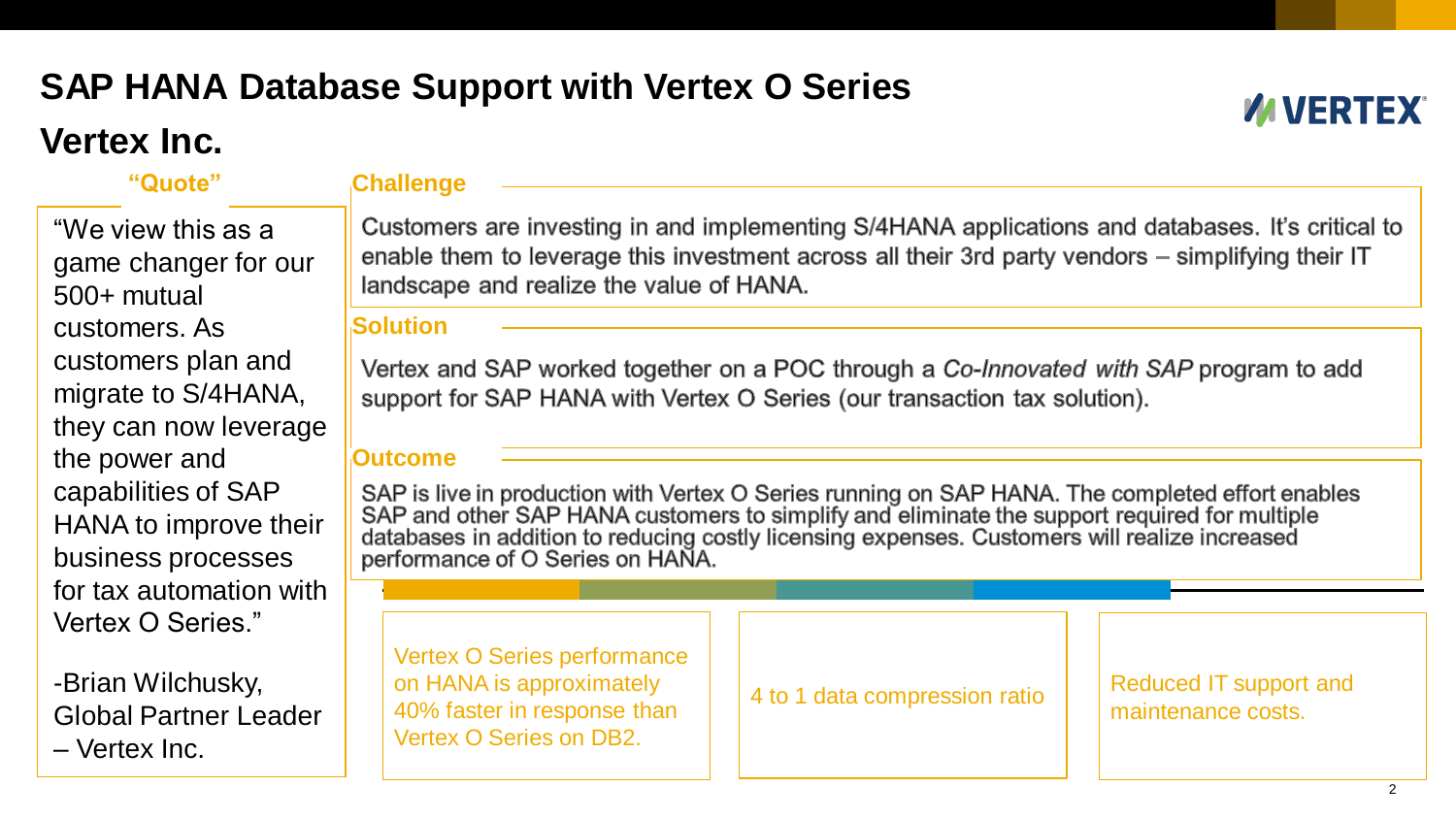

### **Partner Information**

**Vertex Inc. Strategic ISV Partner**

**EXECU FIRE 2018**<br> **Example 19 The first requirements discussion with SAP, Vertex realized the value of "From the first requirements discussion with SAP, Vertex realized the value of** supporting SAP HANA for our mutual customers. Our SAP and Vertex teams involved in the POC quickly developed a robust project plan that focused on getting SAP live in production and then delivering innovation to the wider customer base. It was a great example of how we could collectively co-innovate on our individual solutions to deliver increased value to the customer."

- Ben Calderaio, Enterprise Data Architect

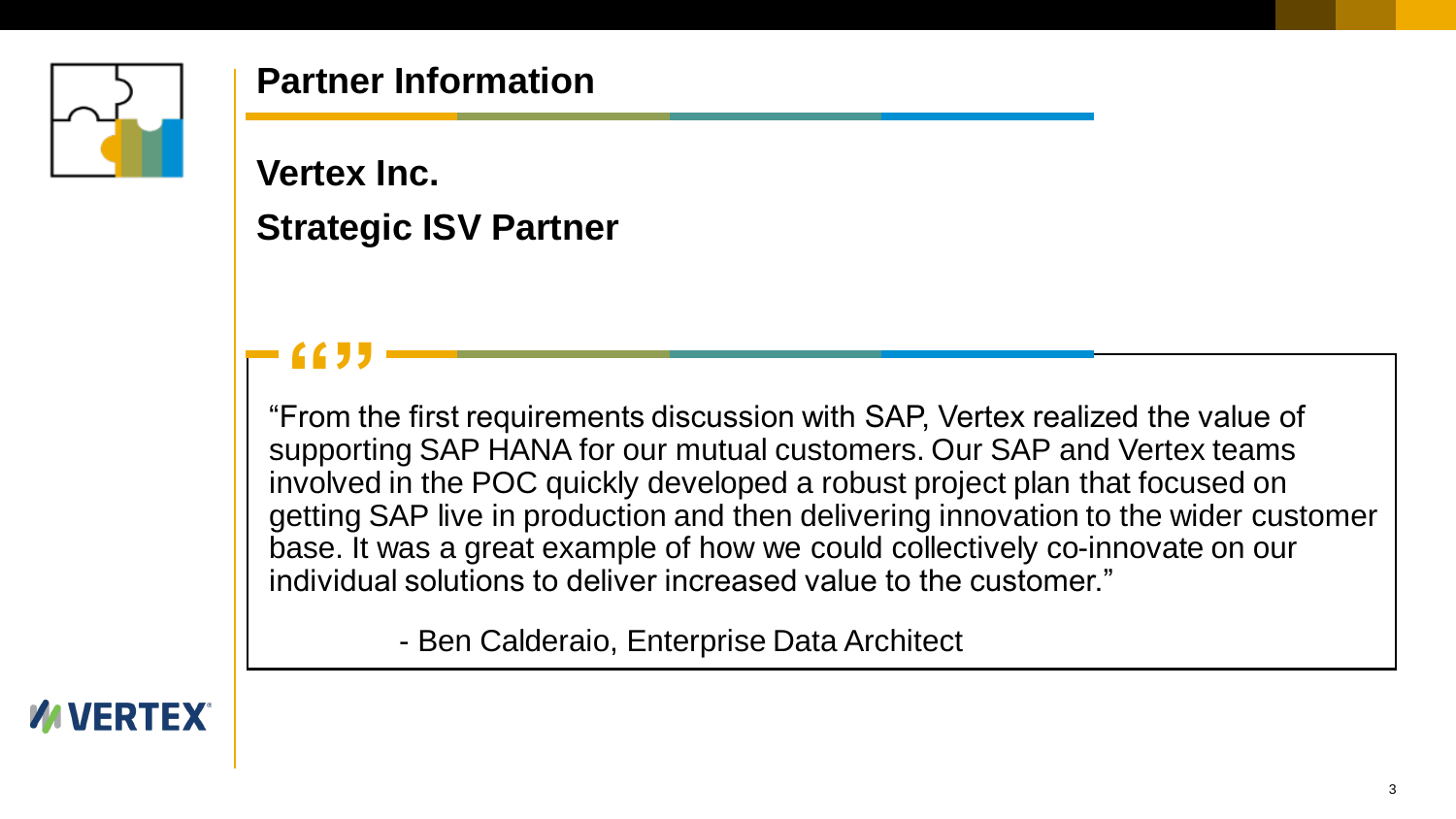

## **Business Challenge & Objectives**

Challenge:

SAP customers are moving to S/4HANA and SAP HANA to address their business needs and requirements.

As a strategic ISV partner, Vertex wants to ensure that we are allowing mutual customers to fully take advantage of this investment in SAP.

The challenge was to leverage previous SAP HANA development work to add support of SAP HANA to our existing on-premise software solution for tax automation.

SAP and Vertex agreed to develop this effort under an innovation project – first delivering on a POC and then into Production.

Objectives:

Co-innovate on a solution that SAP could use internally.

Reduced licensing, IT support & maintenance costs for our mutual customers.

Enable customers to utilize their SAP HANA investment more broadly.

Improve performance of our applications for SAP customers.

Provide a solution that could be leveraged in support of the Intelligent Enterprise.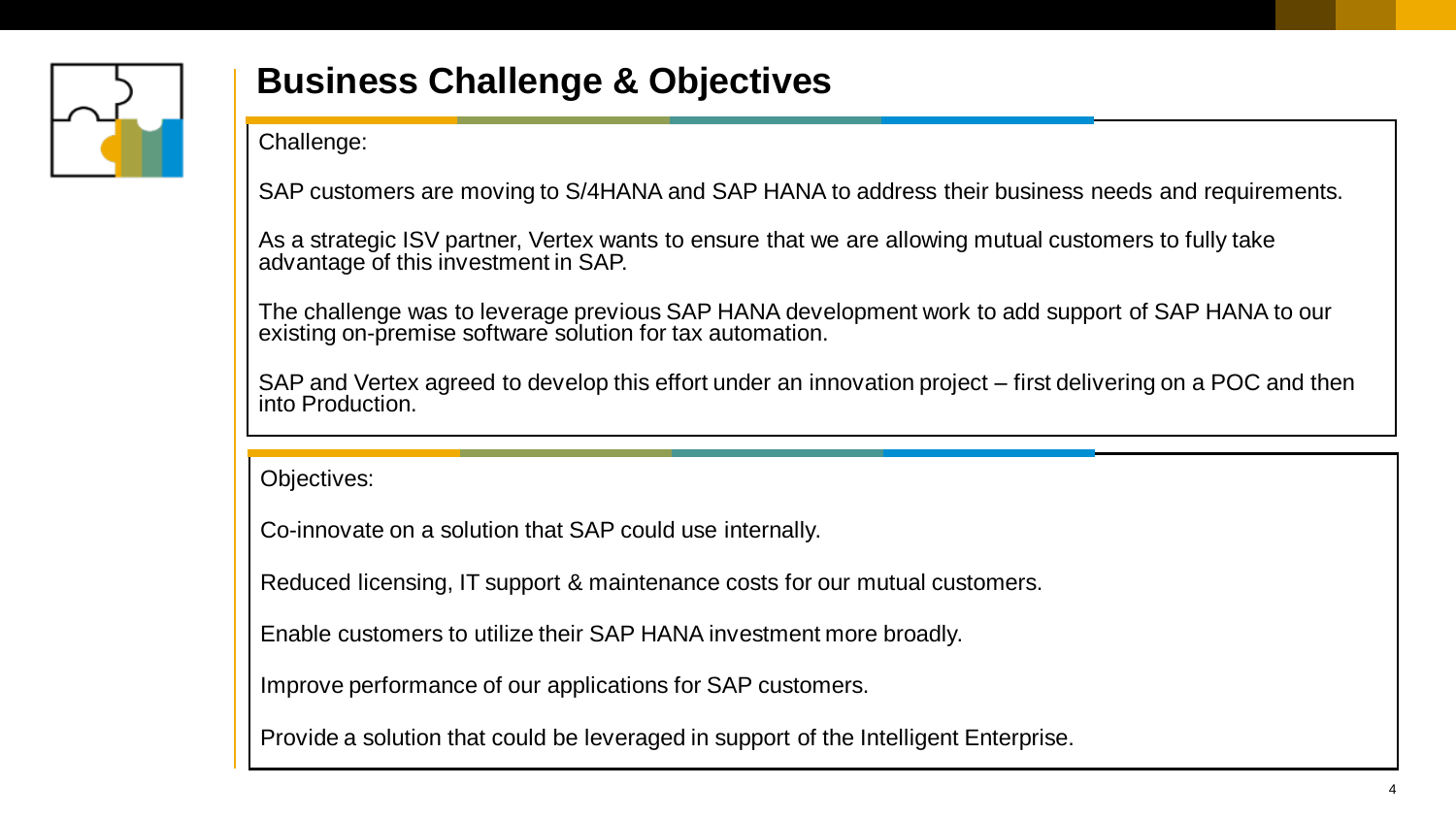

### **Project / Use Case Details**

To deliver on this new functionality, we started with SAP HANA Express. By using HANA Express, we were able to quickly prove out the concept and capability to use the HANA DB and run transactions.

After this initial proof point, we worked closely with SAP to cooperatively develop a POC to explore the end-to-end lifecycle – from implementation to fully operational in production.

Over the course of the POC, we delivered pre-release functionality that could be tested out in the SAP internal environments. As testing proceeded successfully, we moved to delivering support in the released solution.

SAP went live in production in November 2018. We are now scheduling certification under the "Co-innovated with SAP" program. We will formally launch the availability at SAPPHIRE in May.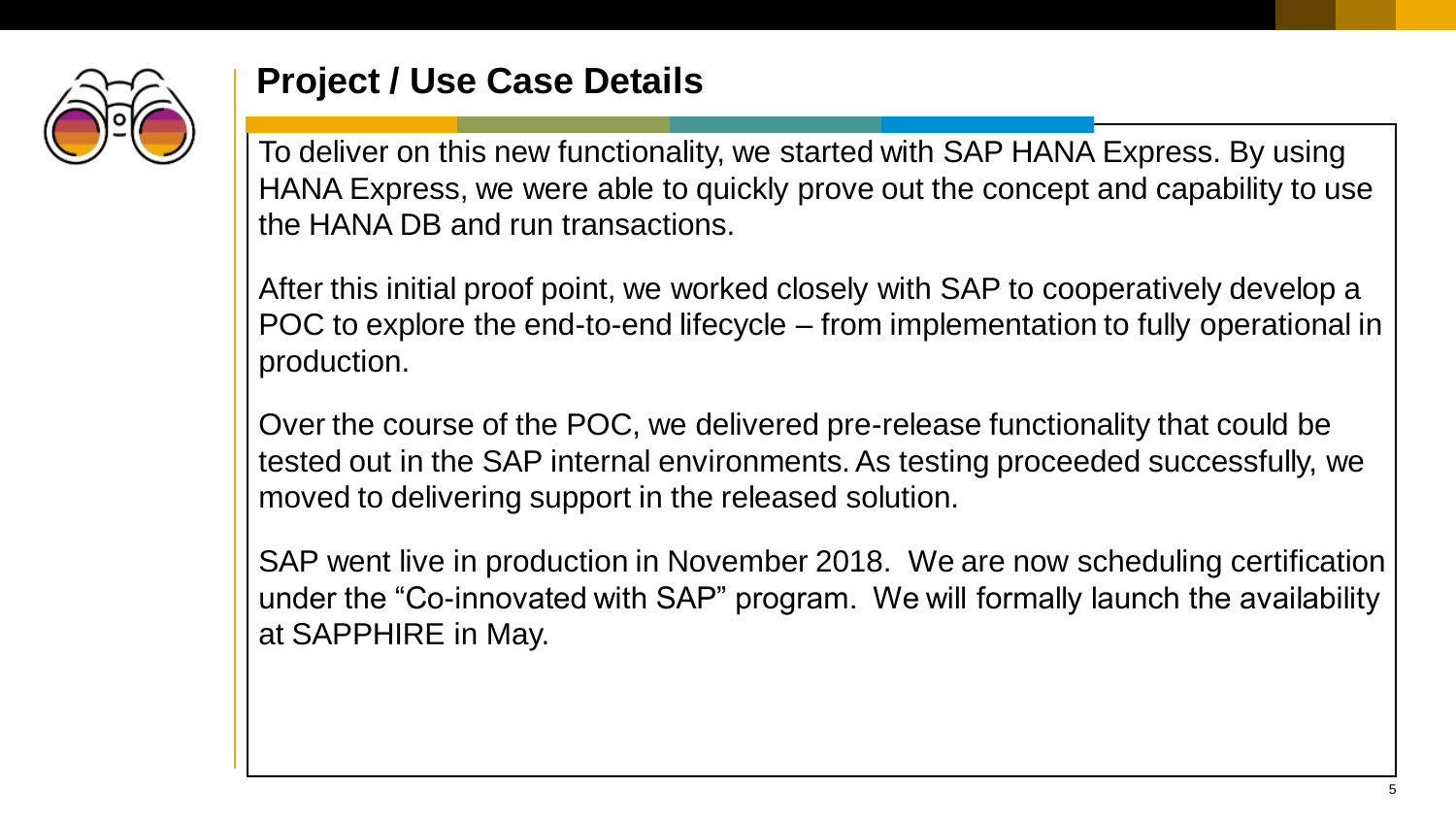

### **Benefits and Outcomes**

SAP was able to use HANA for our tax application – eliminating the need for DB2 support.

For mutual customers with SAP and O Series, they can use SAP HANA for both applications and business processes.

SAP and Vertex collaborated to ensure customer success – by innovating through a mutual POC. Customers gain additional value through expanded partner usage of SAP HANA.

Reduced maintenance and TCO - supporting less DB's

4 to 1 compression ratio

Measurable performance **Improvements** 

Ability to use non-DB specific language

If customer DB is less than 32 GB then they can use HANA Express - which is free.

### **Business / Social 17 IT Human Empowerment**

Enable business user to layer Intelligent Enterprise capabilities onto the HANA platform – using a common core.

Faster processing times increase value of tax automation – enabling tax department to focus on higher value activities.

Reduced IT maintenance and support of additional database knowledge

Faster implementation, return on investment (ROI), scalability and lower total cost of ownership (TCO).

6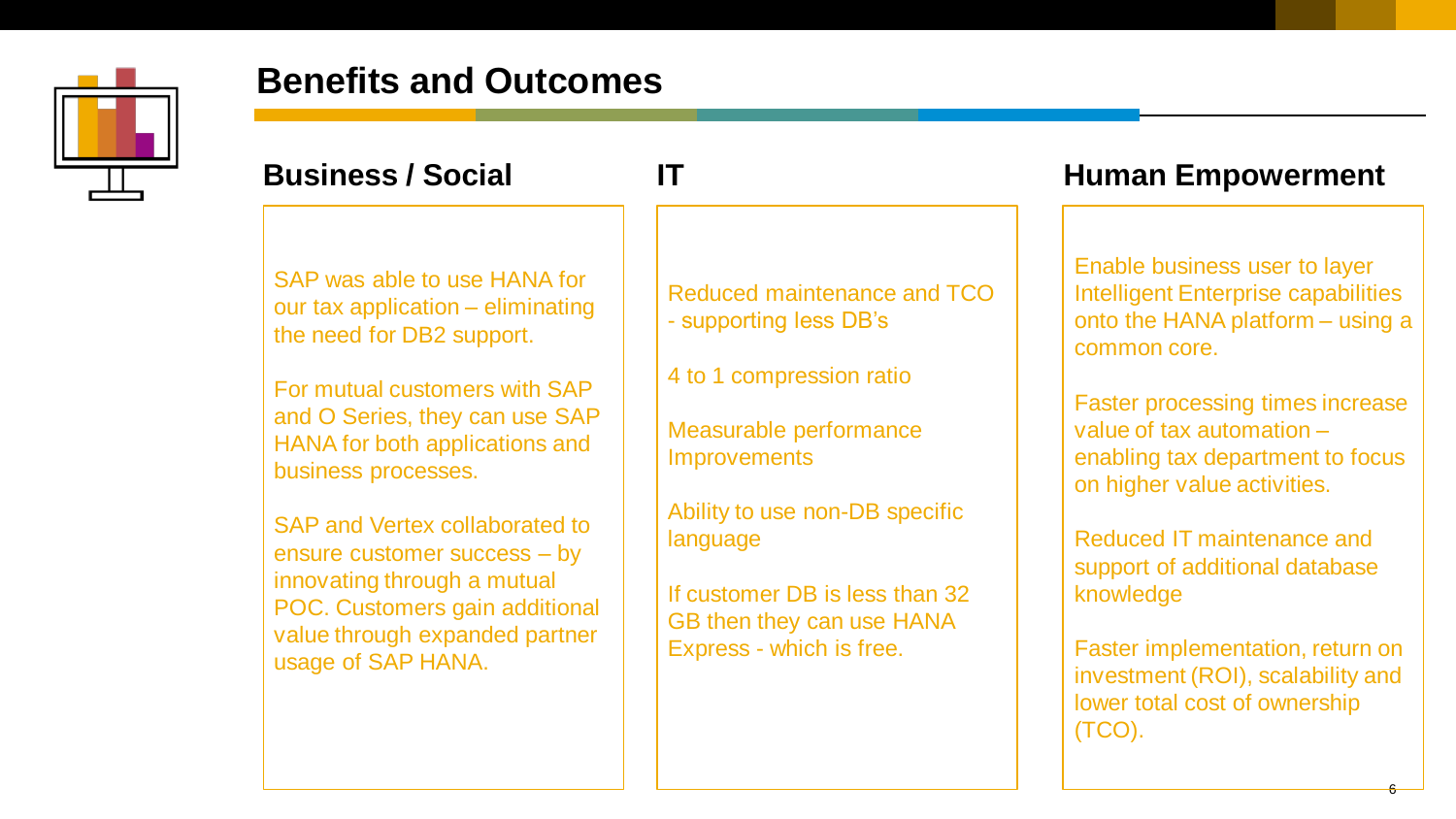

### **Architecture**

Vertex leveraged the following architecture to support development and support of SAP HANA.

SAP set up internal environments to support the POC. New customers will receive documentation on how to install on SAP HANA.



Proof of Concept Architecture - Internal VM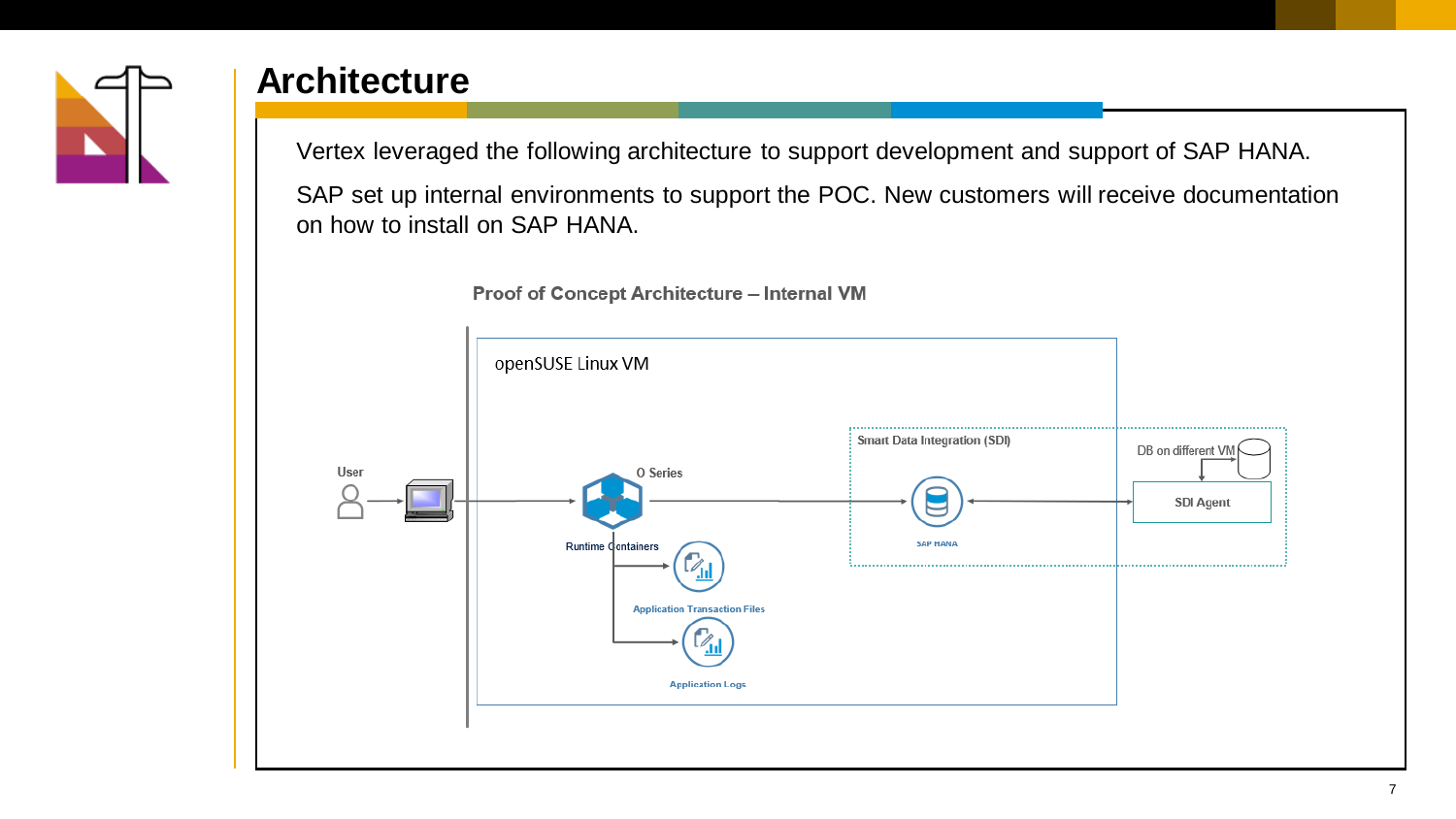

## **Deployment**

| Date of Deployment or POC:          | 11/2018 Production |                           |
|-------------------------------------|--------------------|---------------------------|
| Number of live users:               | 1 (SAP America)    |                           |
| <b>SAP Technologies Used:</b>       |                    |                           |
| <b>SAP HANA</b>                     |                    | <b>Production and POC</b> |
| <b>SAP HANA Express</b>             |                    | <b>POC</b>                |
| <b>Smart Data Integration (SDI)</b> |                    | <b>POC</b>                |
| <b>SAP S/4HANA</b>                  |                    | <b>Production and POC</b> |
|                                     |                    |                           |
|                                     |                    |                           |
|                                     |                    |                           |

Server Processor: Unknown

Linux Distribution: Suse